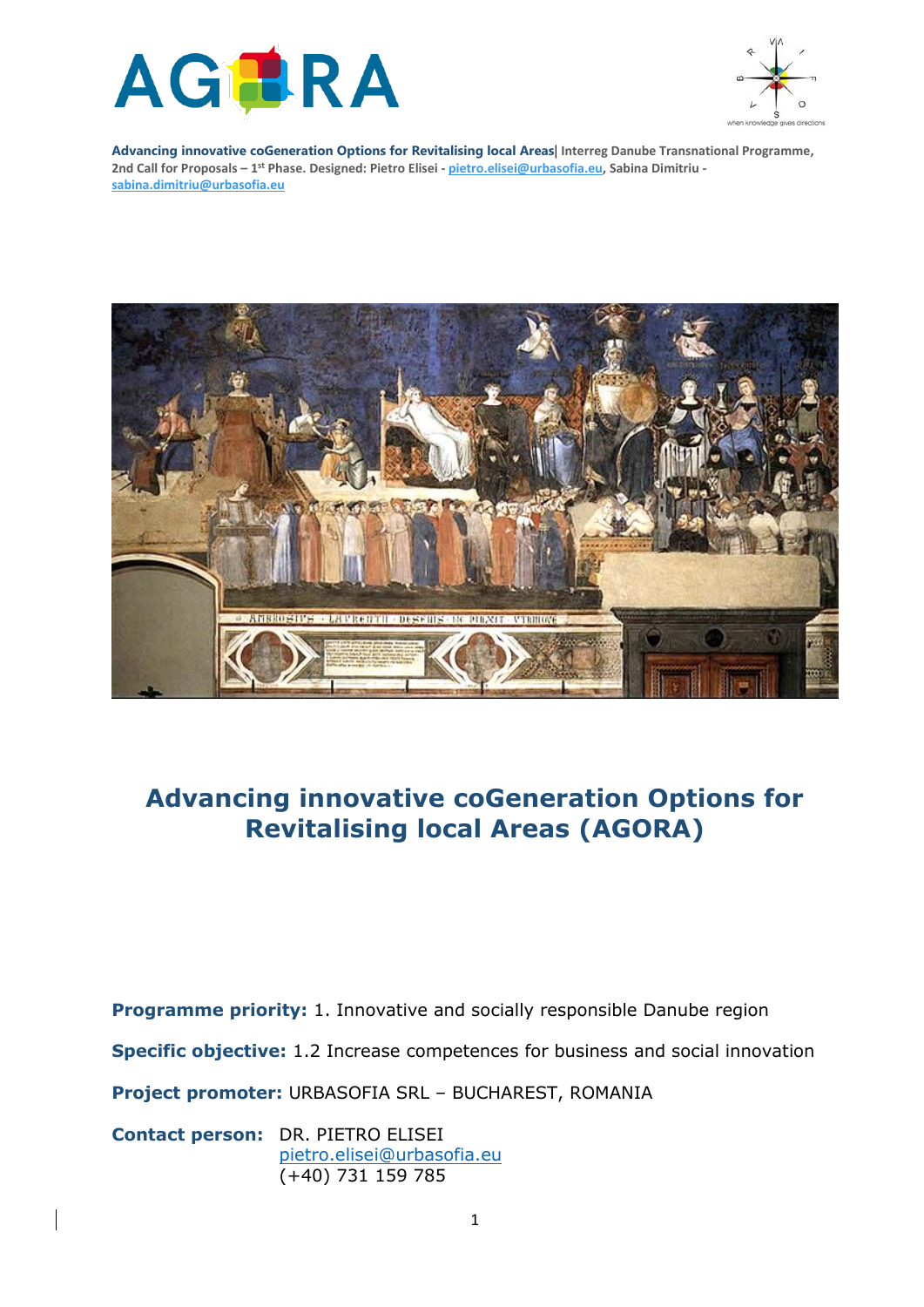



## **Needs and challenges**

Current schemes and tools for running effective and efficient multi-level governance are not yet properly operating in Europe, especially in the Danube macro-region. As stated in the Pact of Amsterdam, major societal challenges of this century (unemployment, poverty, demographic/economic shrinkage) are concentrated in high-density areas. The region is still tributary to historic complexities and transition challenges (especially in social and economic areas), as well as specificities related to culture, planning systems, local heritage and social structures. It is here that societal challenges such as aging and depopulation, environment related issues, widening skills and income gap and the digital divide have the strongest impact on quality of life and attractiveness. However, the region is now also facing the positive externalities of the (re)growth of the middle class: a structural change towards empowerment, critical for the uptake of new transformative socio-economic processes.

To date, most DTP countries have still not completed their transitional path to equitable, sustainable local social and economic development:

- the great potential of cross-linkages between local public administrations, enterprises, research bodies and civil society has been underused
- social services use tools, even innovative ones, which still respond to an outdated economic model
- the effect of empowerment and social innovation at local level is still very limited in repercussions on the broader local economic recovery or inclusive long term growth
- slow take-off of local innovative ideas and limited capitalization.

In order to roll out successful forms of social innovation, however without homogenizing contexts and needs, it is crucial to go beyond a single local solution and look at **the potential of transnational and structured transformative social innovation frameworks.** Processes supporting local revitalization and development need to act as catalysts, allowing institutionalization and hybridization of new concrete practices, actions and policies.

AGORA proposes an **innovative learning system** through which the civil society, local economy and research sector can better cooperate with local decision makers, in an inter-institutional dialogue with higher regional levels, in order to address their needs in three key areas (**public space, public policy, creative local economy**) and to scale social innovation through transnational learning and cooperation. The local governments, in contexts of multi-level governance schemes, will be supported through an inclusive, integrative and bottom-up approach to define the instruments for generating place-based quality of life.

AGORA addresses all identified challenges, in an integrated and transversal manner, while also mainstreaming Social and Organizational Innovation and thus enabling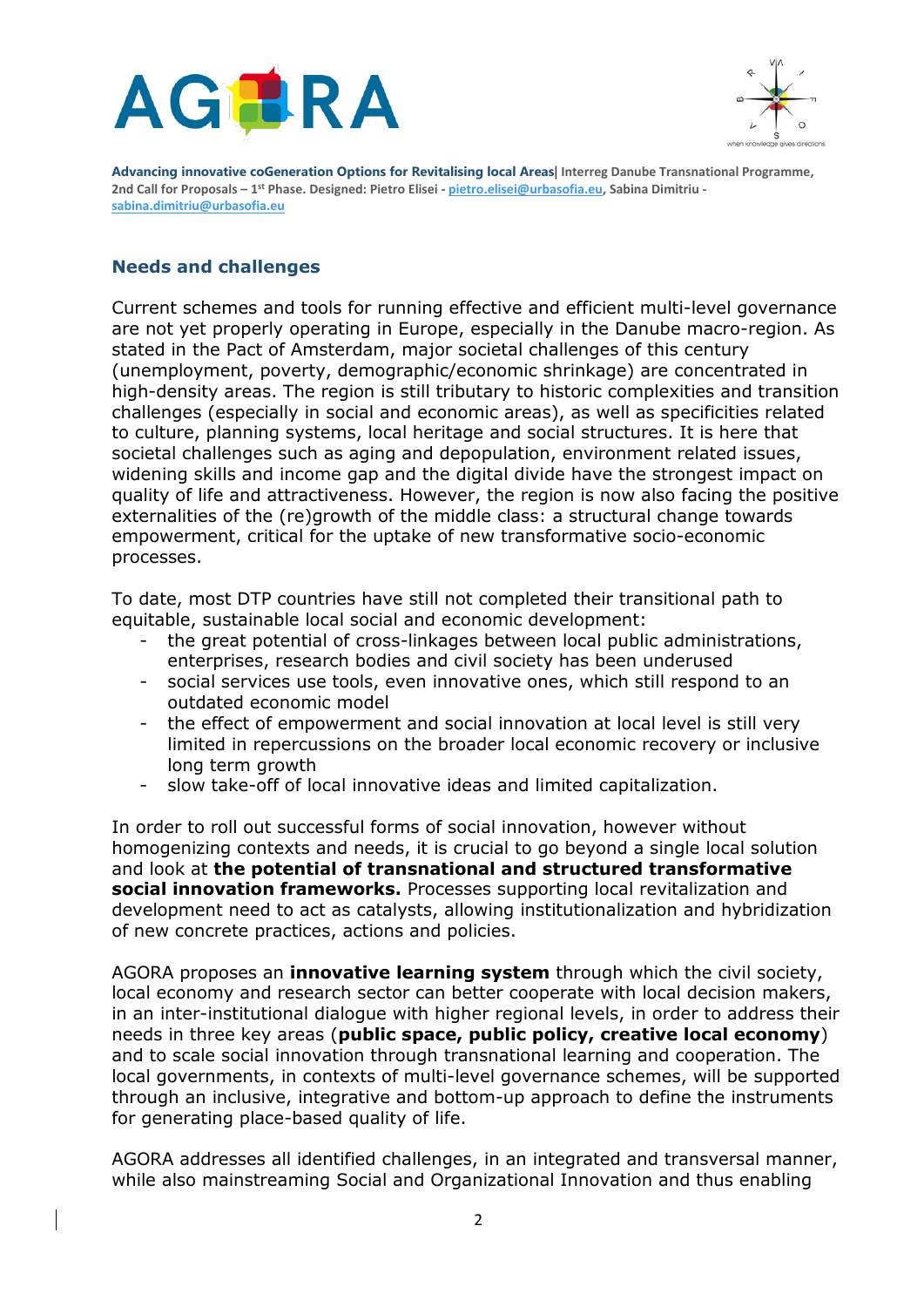



the legal and financial framework to support the implementation, avoiding institutional and local actor fragmentation in the process.

## **Objectives**

### **AGORA focuses on co-production of public policies and services for better and economically productive public spaces, embedded in the local social fabric, in order to create triple-A communities.**

The project will create and test, within a joint learning experience, an interinstitutional social and organizational innovation capacity building scheme for local regeneration, based on potentials, assets and social needs. It leverages on multiactor planning processes (horizontal action), multi-level integration/coordination (vertical action) and strengthening the collaboration between the private and public development players, effectively bridging the inter-institutional divide through new forms of civic legitimacy and innovative re-programming of space.

The target of the project is to catalyze innovative communities in AGORA cities, embedded in the broader governance picture, with which to incubate and deploy solutions for public space reinvention and recovery aimed at service co-creation, urban and economic re-shaping of the territorial partners. AGORA bridges social economy, political, cultural and institutional capacity, leading partners to become triple-A communities though three objectives: Agoras, Agendas and Actions:

**1. Setting up scalable networked systems of local innovation** by a)

experimenting with new decision-making institutions, formal and informal, b) building new inter-scalar connections involving both upper-scale institutions as well as local market and social economy sectors, and c) reincorporating communities and individuals as part of the solution. The local systems will be part of the network-level AGORA Social Innovation Community.

**2. Co-designing Community Space Innovation Agendas** as instruments to rethink local potentials and open up new spaces, leveraging on endogenous social and economic capacity, for:

- **a. Better community spaces as social catalysts**
- **b. New and inclusive spaces for the creative local economy,**
- **c. Supported by creative prototyping of public services**

3. **Generating new business models for maximizing social impact** (Participatory Open Collaboration Platforms, Urban Centers, Temporary Use partnerships and other PPPPs) and co-creation pilots for new public spaces and services operationalizing the **Community Space Innovation Agendas.**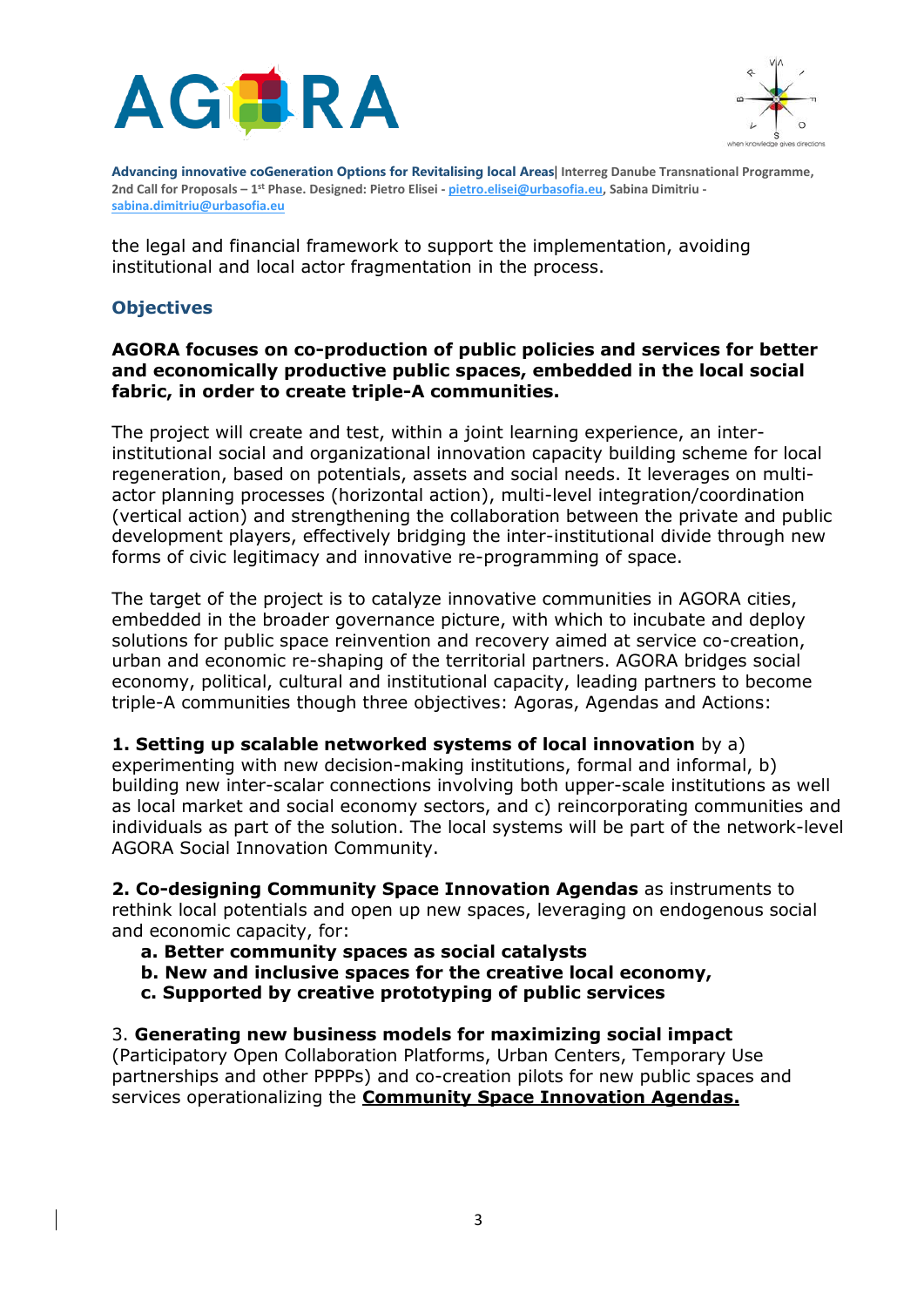



## **Methodology used to achieve the project objectives and innovative approach**

The ambition of AGORA is to test and deliver concrete cooperative renewal solutions for high-density areas in the Danube Region, and to generate a transnationally tested toolkit and methodology for developing successful transformative service and organizational innovation.

In order to achieve this, the project will start from a framework and stakeholder assessment and launch a multi-level and iterative process of involvement at local, regional and transnational level, through workshops, training of partners and international seminars, which will result in a networked system of innovation: a new, informal decision-making and support institution reincorporating communities and individuals as a creative part of the solutions to local quality of life problems, specifically pertaining to the quality of public space environment, collaborative and effective public services and support for creative local economies. Through this learning and capacity building process, the partners together with the AGORA community will co-design Community Space Innovation Agendas – strategies for improving place-based quality of life in the three key areas of intervention, together with instruments for performance monitoring. Lastly, AGORA will test, together with the community, the implementation of public service pilots designed in the Agendas, using amogst others participatory budgeting tools, or PPPPs. The results of the overall process and guidelines for collaborative local innovation design KPI will be incorporated in a policy paper for the Danube Area local and regional policymakers and a toolkit, as a glossy printout publication aimed at the community and stakeholders.

The project proposes a 360-degree approach to social innovation, opening up the public sector value chain to the citizens and working both with the latter (bottomup) as well as at transnational level to bring organizational innovation in the local administration. The methodology relies on a constant feedback loop between the transnational and local partner levels, and enhances the capacity of both decisionand policy-makers as well as NGOs and business support organizations through training, workshops and seminars in which the high-expertise ASPs will transfer knowledge to participants.

AGORA is highly innovative not only in terms of methodology, but also outputs: participatory policy making and co-creation of public services have not yet been tested with concrete results at this scale, and the AGORA policy paper will be the first document addressing the profound paradigm change in decision making at local level in the very specific Danube Region area with concrete, transferable tools and results. On the long term, through capacity building and the embedding of innovative economies and engagement approaches proposed, AGORA has the potential of being one of the building blocks for structural change in multi-level governance.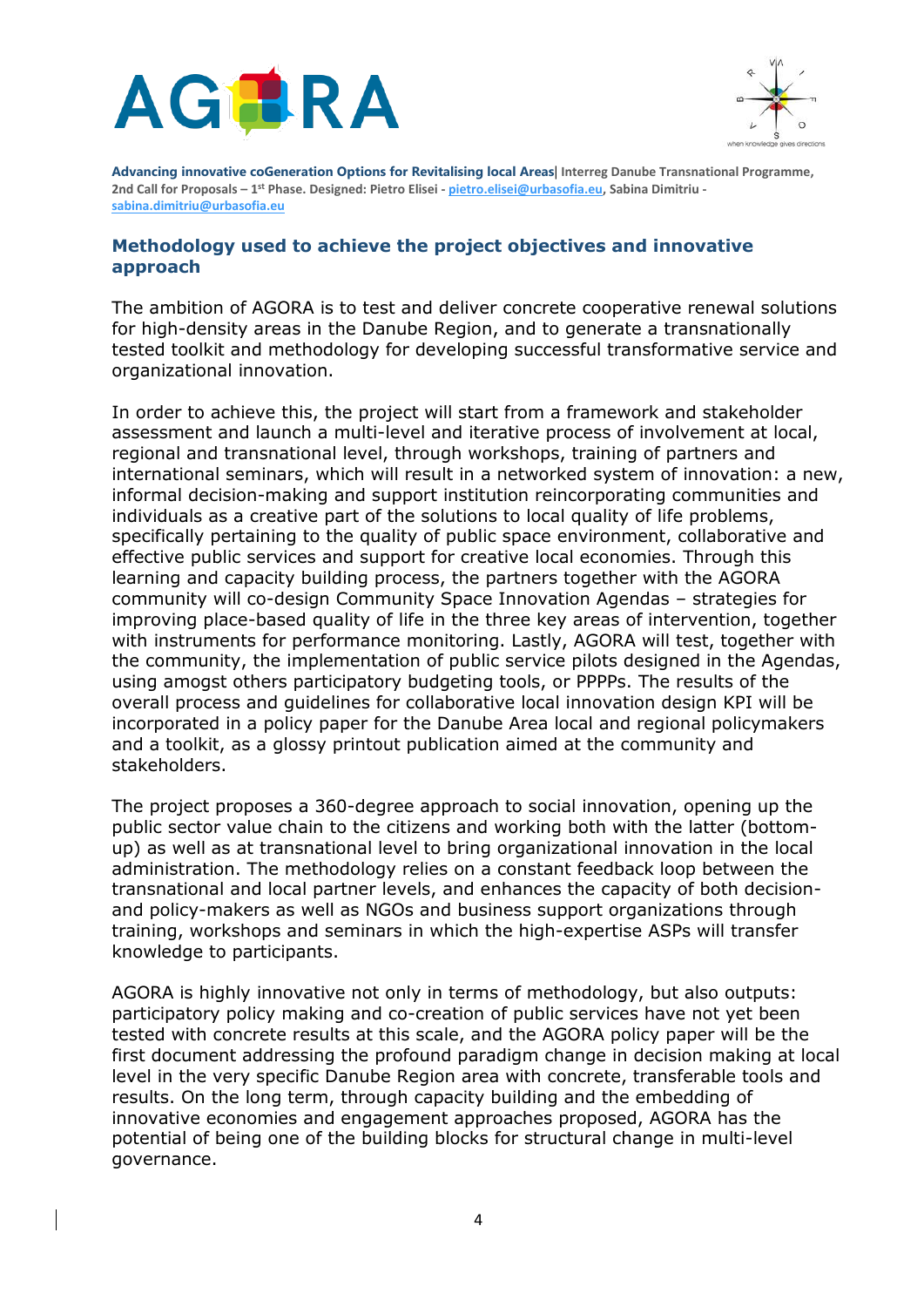



### **EUSDR Priority Areas to which AGORA is contributing**

PA8 To support the competiveness of enterprises, including cluster development PA9 To invest in people and skills PA10 To step up institutional capacity and cooperation

## **Main Target Groups**

| Local Public Authorities                      | 12    |
|-----------------------------------------------|-------|
| <b>SMEs</b>                                   | -96   |
| Interest Groups including NGOs                | -96   |
| Infrastructure and (public) Service Providers | 60    |
| <b>General Public</b>                         | 6,000 |

We propose essentially a **circular and cumulative interaction** between the governance stakeholders in AGORA partners, in order to reshape the knowledge, skills and innovation local landscapes, through an **iterative process, starting from real citizen needs and involvement and yielding concrete outputs and results.** 

## **Main results and outputs**

AGORA will lead to a better systemic understanding of the main barriers and instruments for **participatory and socially innovative local development** in the Danube Transnational region. It will **improve legal and policy frameworks** in project areas for **better, participatory renewal strategies for high-density areas** and it will set up a **framework for assessment, monitoring and benchmarking local innovation processes** which can be easily used and transferred.

Focusing on areas with major societal challenges in the areas of public space quality, insufficient public services or an obsolete/lacking creative business support system, AGORA will test an **innovative methodology** for silo breaking, social and governance innovation as well as bridging the socio-economic divides and increasing employability and quality of life of citizens through **local cooperative public service development**. The learning bridge between public, private and civil society sectors as well as the multilevel institutional cooperation model proposed (the Social Innovation Community) will focus on mutual learning, knowledge and pilot transfer, e-learning and increasing citizen entrepreneurship, employability and skills. Last but not least, the actions envisioned will transform AGORA territorial partners in triple Alevel cities through Agora, Agendas and Actions.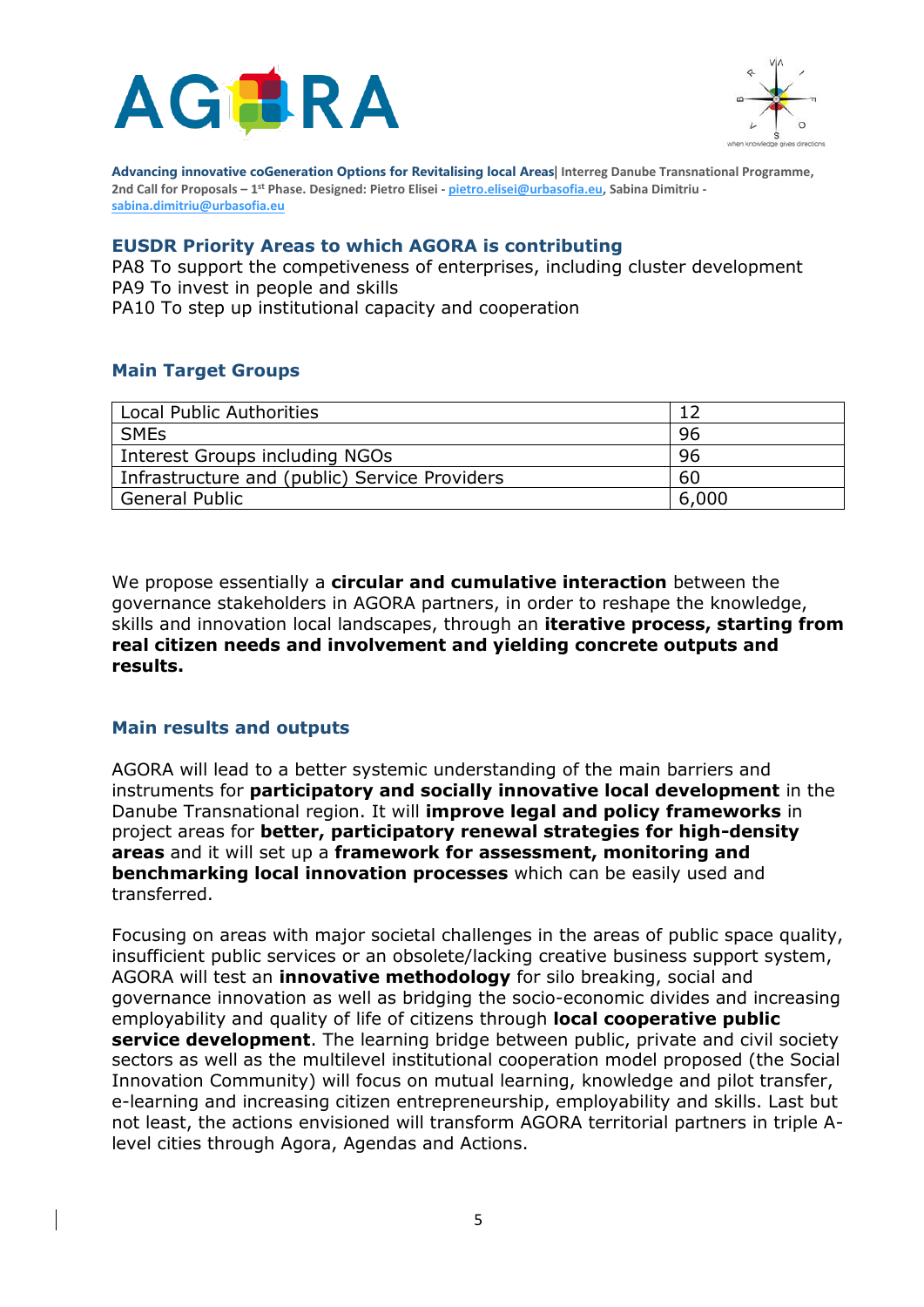



## **WORKPLAN STRUCTURE**

- **WP 0. Project preparation** (standard WP 17,500 EUR)
- **WP 1. Project management** (30 months, all partners)
- **WP 2. Communication activities** (30 months, all partners)

#### **WP 3. Systemic assessment**

*This WP will establish a framework of assessment for place-based quality of life, from the perspective of 1) actors, 2) networks, 3) systems of innovation and 4) subsequent tools. The objective is to identify and benchmark the main ingredients for soft models of local innovative development, including design principles for new public services for local regeneration and socially innovative policies encouraging their development.*

#### **Activity 3.1.** Governance Framework Analysis

- *Study report on the governance framework in AGORA partners* (1 global report, all territorial partners contribute to their respective chapter)

#### **Activity 3.2.** Baselining social and economic local development

- *Study report on state of art of social and economic local development* (1 global report, all territorial partners contribute to their respective chapter)
- **Activity 3.3.** Stakeholder analysis - *Stakeholder analysis report for AGORA territorial partners* (1 global report, all territorial partners contribute to their respective chapter)
- **Activity 3.4.** Social Innovation Communities benchmarks - *Social Innovation Communities toolkit* (first version, best practices and desk analysis, will be updated as a Capitalization output with the results of the AGORA piloting and codevelopment process)

## **WP 4. AGORA Local Communities**

*Social Innovation Communities (AGORAs) will be set up, one for each territorial partner, comprising of public administrations (multi-level), public institutions as agencies for social and economic capital, economy players and investors, and the civil society. The aim is setting up networked systems of local innovation (AGORAs)*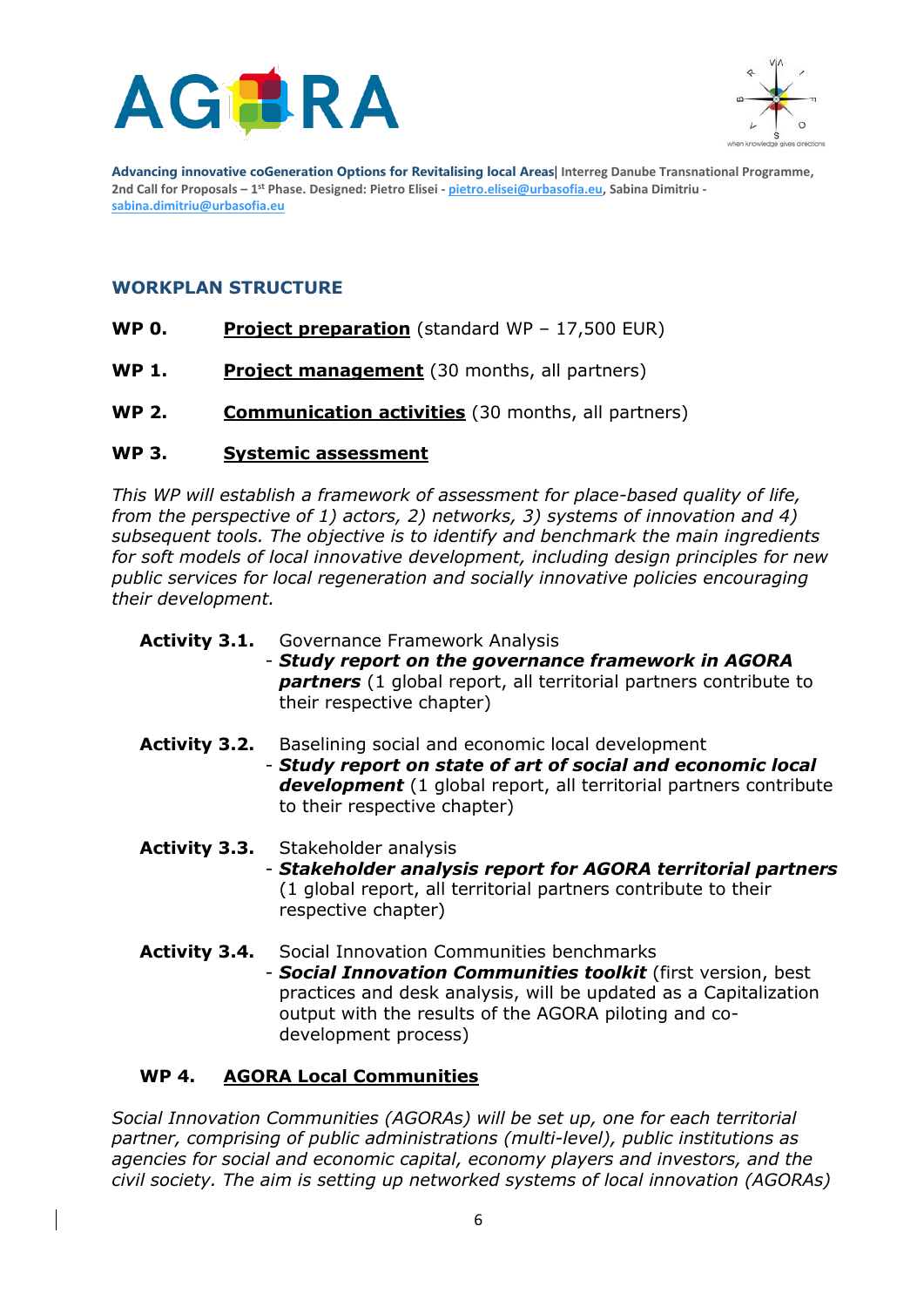



*by a) experimenting with new decision-making institutions, formal and informal, b) building new inter-scalar connections involving both upper-scale institutions as well as local market and social economy sectors, and c) reincorporating communities and individuals as part of the solution. The local systems will be part of the AGORA Social Innovation Community.*

### Activity 4.1. Multilevel governance workshops

- *1 Workshop for each partner – validation of Activity 3 report findings and crystallization of working groups* - *Report on multilevel governance workshops* (1 global report, all territorial partners contribute to their respective chapter)
- **Activity 4.2.** Social Innovation Communities Platform - *Online SIC Platform* (easy to access, free and public platform for discussion and joint mapping / designing of pilot areas in local partners – see [STATUS GeoBlogs\)](http://seecityplatform.net/geoblogs/albaiuliamap)

## **WP 5. Community Space Innovation Agendas**

*One Community Space Innovation Agenda (ILIA) will be co-designed for each territorial partner, area-based and developed concomitantly with the maturation process of the AGORAs, which will identify the long-term development / renewal principles and actions, area-based, for:* 

*1. Enhancing the quality of the public space (inside and outside, recreational or commercial, privately or publicly owned) as social, contemporary, sustainable space; 2. Supporting the development of local innovative / creative economies by valorizing unused local assets and community spaces;* 

*3. Co-delivering new, needed public services to support innovation for local social and economic development.* 

*ILIAs will be instruments to rethink local potentials and open up new spaces, leveraging on endogenous social and economic capacity.*

## **Activity 5.1.** Setting up the Methodology

Transversal expertise partners will develop a common framework for the Agendas: final methodological approach for workshops, terms of reference and ToC for the Agenda, etc. The scope will be defining an incremental multi-step approach rather than traditional administrative-led operationalizations, which can be used throughout the AGORA cities and can be easily replicated further.

**Activity 5.2.** State of Art Screening: Problems, Gaps and Opportunities; Within this activity, each territorial partner will develop jointly together with its Social Innovation Community a comprehensive assessment of the local area selected for piloting, focusing on understanding the most relevant and pressing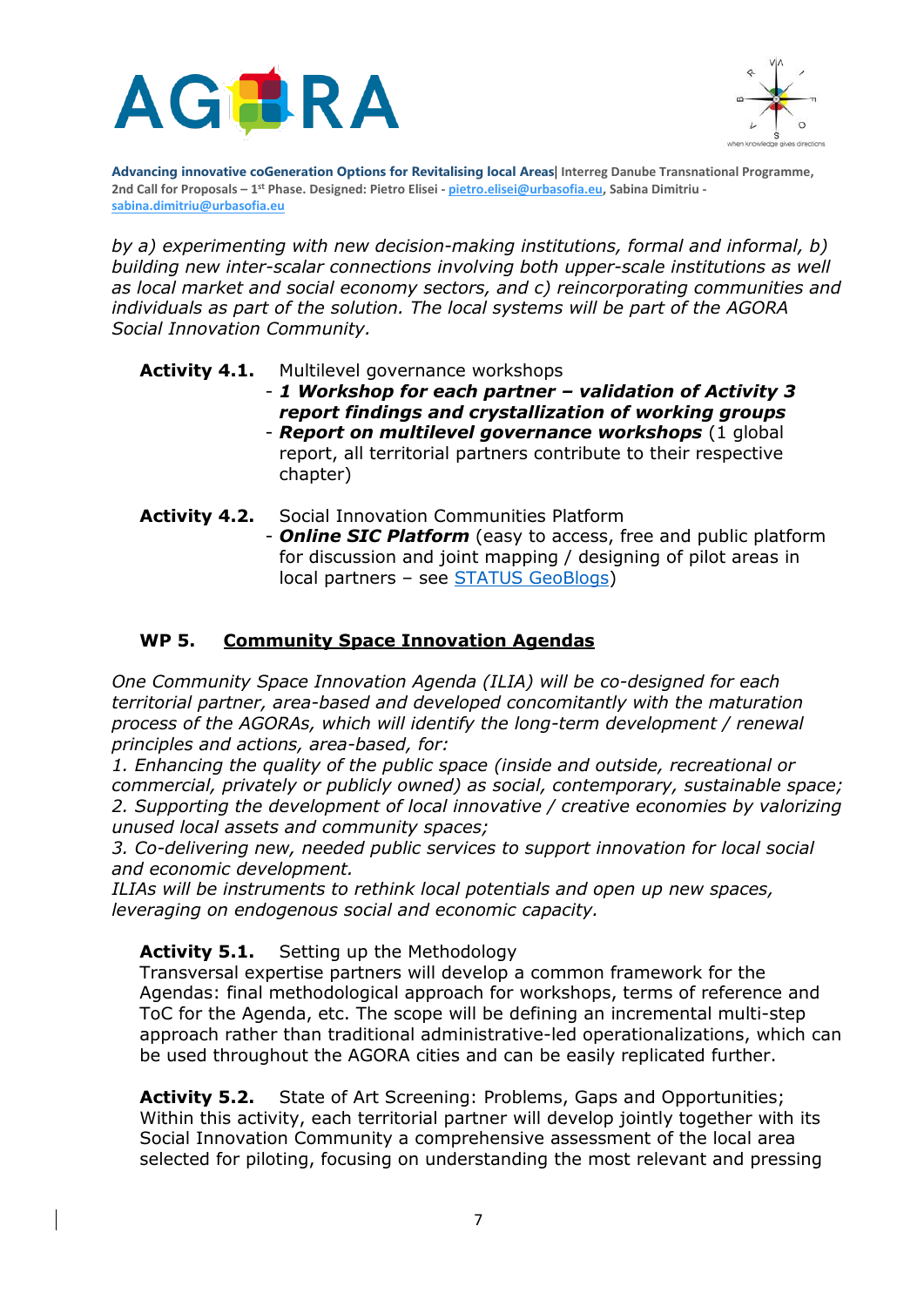



issues, service gaps, problems pertaining to public space and its functions, but also opportunities for joint renewal.

## - *1 workshop per partner* - *Report on barriers and opportunities*

**Activity 5.3.** Co-generation of solutions Starting from the problems and gaps identified in Activity 5.2, each local stakeholder group will further develop jointly a set of feasible, committed solutions. The final report will be reimagining the process of urban renewal through inclusive and collective action and shaping the vision and objectives, but also first ideas of flagship projects, in consistence with the regional RIS3 objectives and together with the Regional Levels.

- *1 workshop with the Social Innovation Community per partner*
- *Report – vision on solutions for AGORA cities*

**Activity 5.4.** Final Community Space Innovation Agendas Through a third working meeting, the SIC will commit the final strategic path and operationalize the Agendas through Operational Action Plans. This meeting will consider also re-allocating responsibilities within the wider AGORA circle for managing, monitoring, updating and refreshing the ILIA.

- *1 workshop with the Social Innovation Community per partner*
- *Integrated Local Innovation Agenda – 1 per partner*

## **WP 6. Public service co-creation**

**Activity 6.1.** Definition and selection of collaborative public service pilots. Within this activity, all territorial partners will select from their finalized Community Space Innovation Agendas, 2 key areas / services for piloting.

#### - *Public presentation of final Agendas and selection of key pilots*  - *Report on outcomes*

**Activity 6.2.** Co-creation of public service strategies.

This activity foresees the development of business plans for the selected pilot services, including innovative funding and technical implementation (social micro-credit schemes, participatory funding, PPPPs, implementation through technology festivals or hackathons, or through Science Shops – R&D institutes part of the AGORA, etc.).

**Activity 6.3.** Public service pilot testing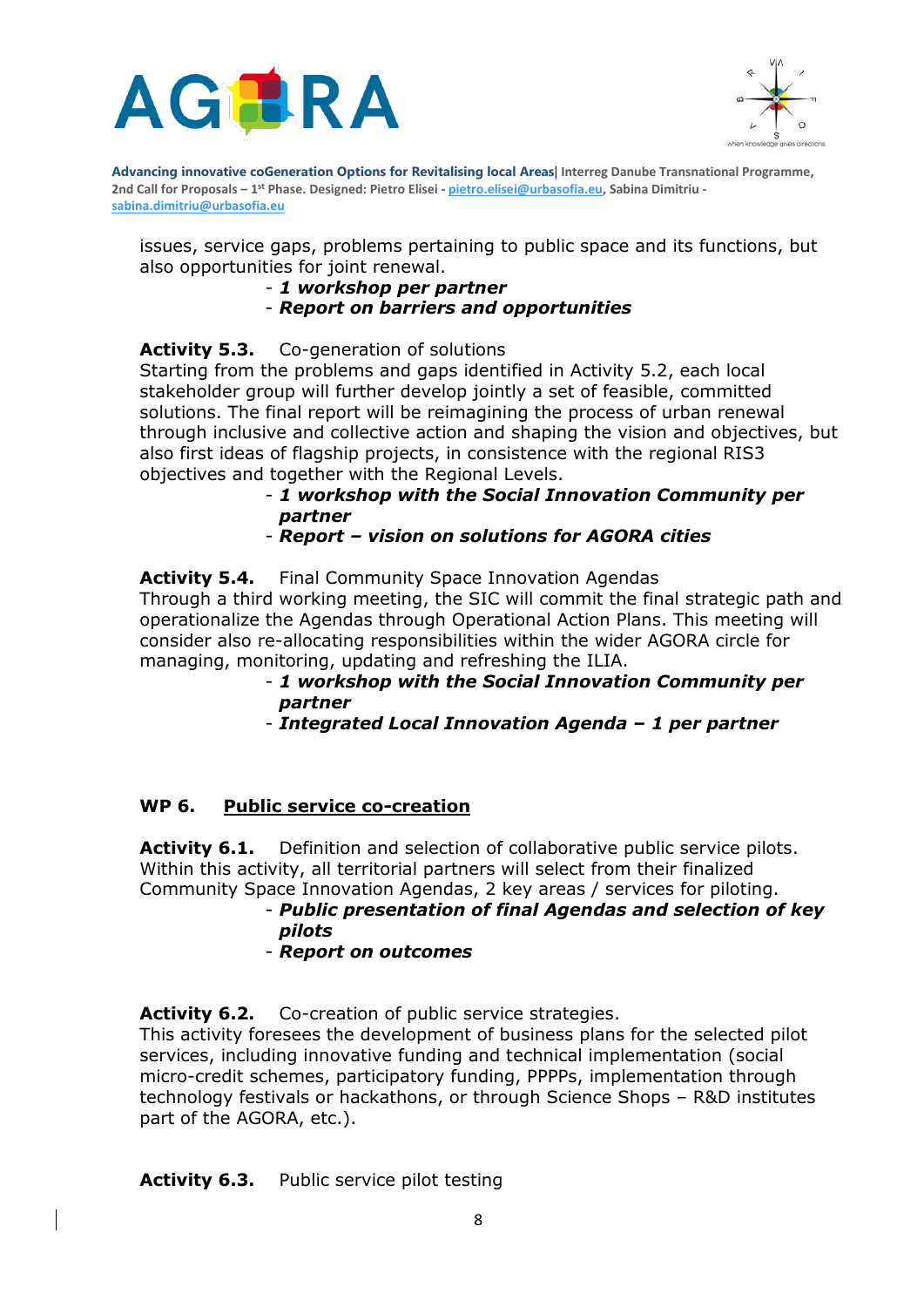



Needs refining with the AGORA territorial Partners. Depends on preferred focus and the business plan ideas for funding and implementation - *Rollout of prototype: testing within the local administration the pilot services (min. 6 months)*

Activity 6.4. Results and feedback assessment Presentation conference, refining (iterative process), lessons learned. - *Report on outcomes* 

## **WP 7. Transfer & capitalization**

Activity 7.1. Capitalization and transfer strategy (including Long-term AGORA Social-Innovation Community platform expansion strategy)

- **Activity 7.2.** International training seminars and training materials
- **Activity 7.3.** Pilot transfer cross-fertilization workshops
- **Activity 7.4.** Policy paper for social innovation in the DTP area
- **Activity 7.5.** AGORA Toolkit for cities and stakeholders

## **Indicators**

- Number of strategies for improving the institutional and infrastructural framework conditions for research and innovation developed and/or implemented: **1 per territorial partner**
- Number of enterprises cooperating with research institutions: min. 3 per TP
- Number of tools for improving the institutional and infrastructural framework conditions for research and innovation developed and/or implemented:
	- o 1 database
	- $\circ$  1 innovation platform
	- o 1 governance model / framework (under `concepts`)
	- $\circ$  1 set of guidelines for fostering local innovation through co-developing public services
- Number of pilot actions for improving the institutional and infrastructural framework conditions for research and innovation developed and/or implemented: **1-2 per territorial partner**
- No. of documented learning interactions in finalised operations:
	- $\circ$  local training workshops 1 x partner (decision makers)
	- o e-learning platform
	- o pilot transfer cross-fertilization workshops (3 total) -» participatory policy papers.